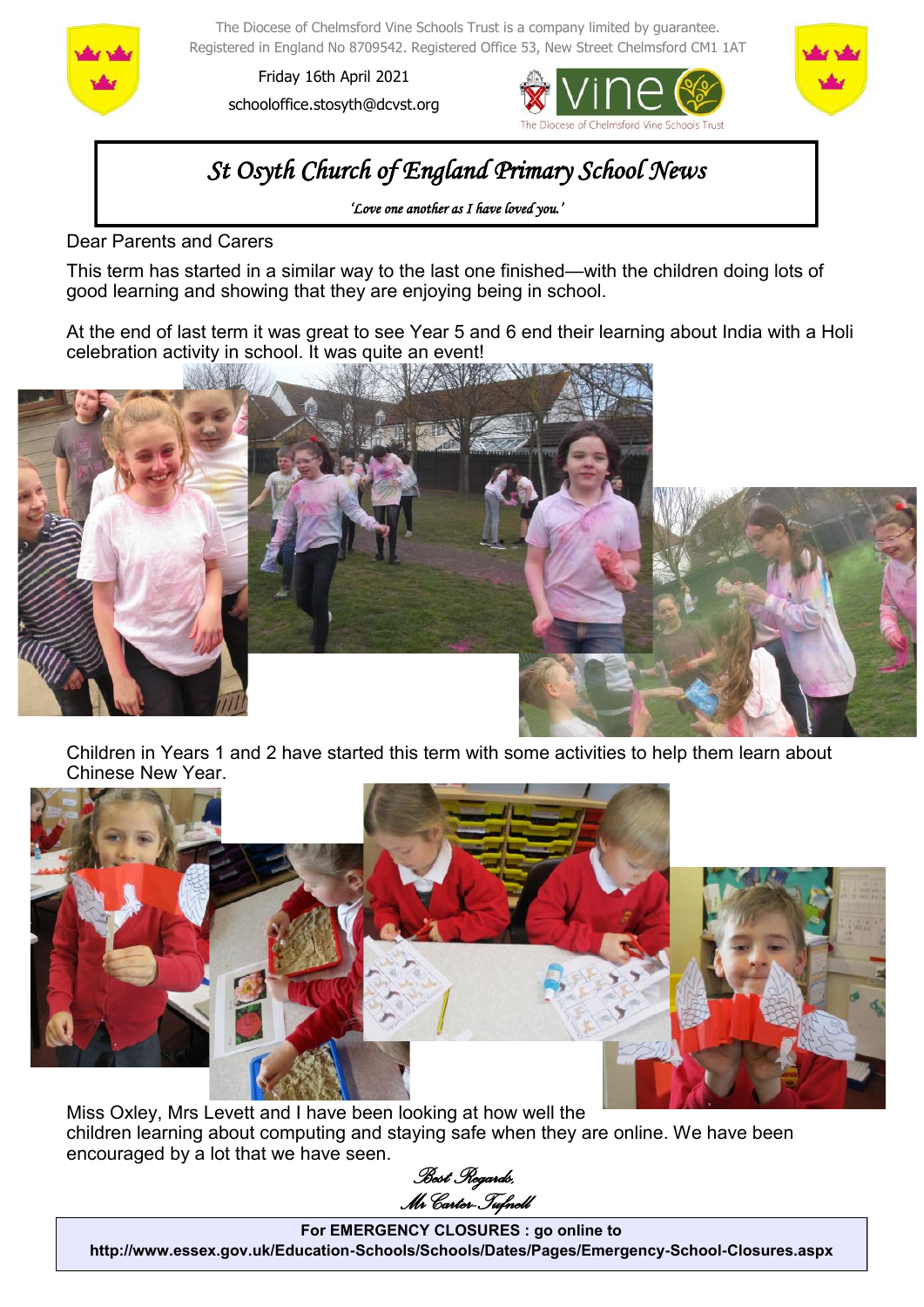We have three time slots for children to be brought in and collected from school.

Start of day: End of day: Years 5 and 6 - **8.35am** Reception, Years 1 and 2 - **3.05pm** Years 3 and 4 - **8.40am** Years 3 and 4 - **3.10pm** Reception, Years 1 and 2 - **8.45am** Years 5 and 6 **- 3.15pm**



 **All parents and carers are to wear a face mask when they are on the school site.** For each family, only one adult per day to bring children into school and adults are not to congregate on or near the school premises.

## **School dinners - bookings can now be made up to May half term.**

Dinner bookings need to be made online, please select your meal choices and add the items to the basket before proceeding to the checkout. If your child is eligible for free school meals or universal infant free school meals you also need to complete the checkout process but you will not be charged.

**If you think you may be eligible for free school meals please contact the school office for a form.** 





**Thank you to all that donated to Comic Relief We raised a total of £196.**

Everyone is reminded not to park on the zig zag lines outside school and also to be considerate to all our neighbours and not to block their driveways.



All children must have a full **named** PE kit in school every day. Children can wear a Fitbit (or similar) to school, but it is their responsibility to keep it safe during the day.



**All watches, Fitbits and earrings need to be removed for P.E lessons.**



**Breakfast Club** is open from 7.45am for **all ages**, costing **£3.00 per session**.

Please accompany your children into the school office, the children have breakfast and a chance to play, whilst staying within their phase bubble. If you unexpectedly need to use Breakfast Club your child can be booked in on arrival, but payment must be made before the end of the day.



**The sessions must be booked and paid for on school money in advance**.